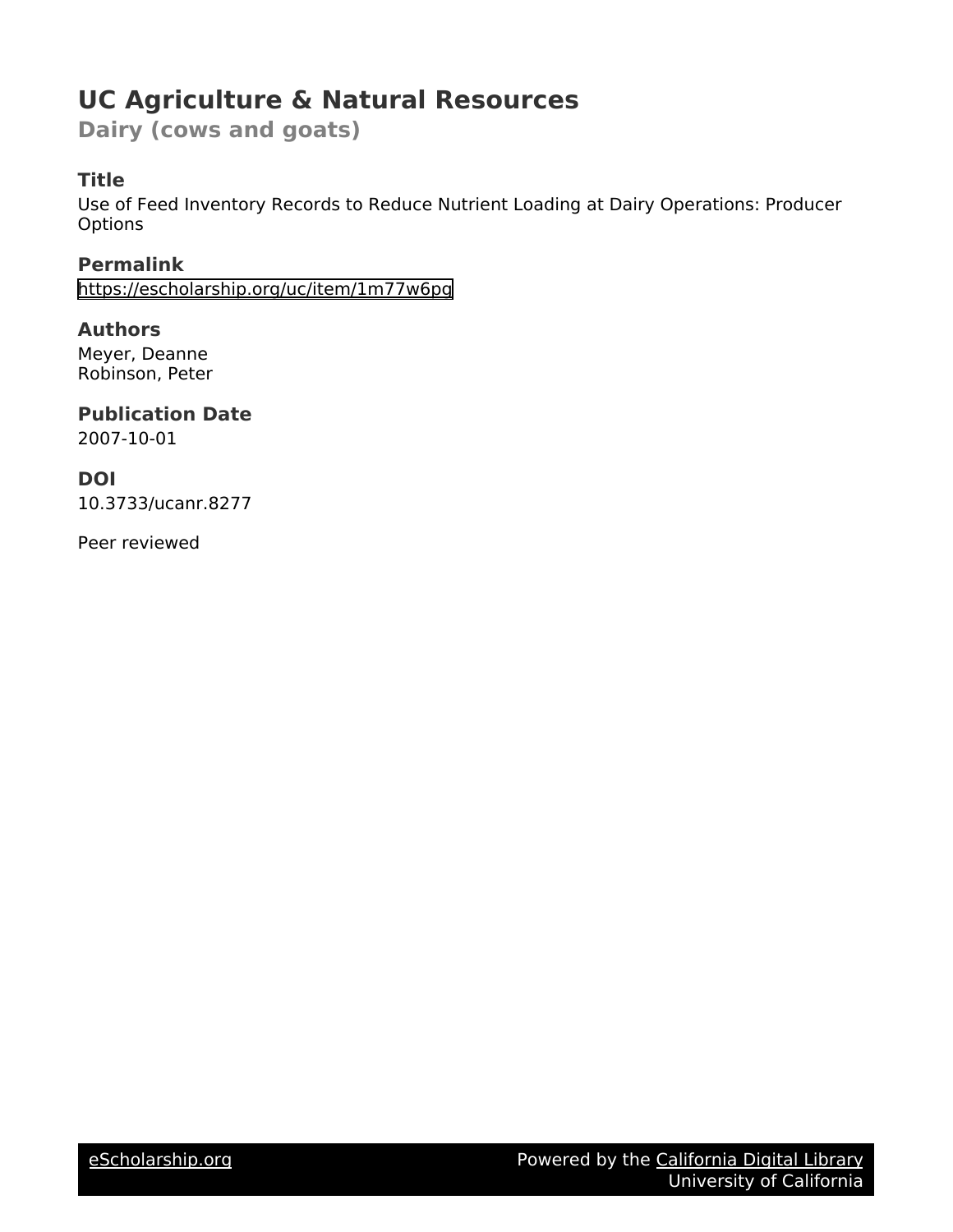# PUBLICATION 8277



## UNIVERSITY OF **CALIFORNIA**

Division of Agriculture and Natural Resources <http://anrcatalog.ucdavis.edu>

# *This document describes opportunities for dairy producers to use feed management to reduce nutrient levels in manure produced at their dairy.*

# Use of Feed Inventory Records to Reduce Nutrient Loading at Dairy Operations: Producer Options

**DEANNE MEYER, Livestock Waste Management Specialist, Department of Animal Science,** University of California, Davis; PETER ROBINSON, Dairy Cattle Nutritionist, University of California, Davis

# Overview of Feed Management

A key objective of feed management is to provide the nutrients necessary to achieve animal performance objectives while minimizing the environmental impact of nutrients excreted in manure. For recommendations for concentrations of nutrients in diets, see table 1.

Most software programs used to formulate diets at dairies aim to provide minimum required concentrations of nutrients for the least cost. Few software programs identify maximum nutrient concentrations or impose constraints to prevent overfeeding of nutrients. Overfeeding of nutrients can occur when diets are properly formulated yet rations are not mixed correctly.

Overfeeding nutrients can increase costs for manure management and can be economically devastating where limited land is available for manure nutrient application. Maintaining feed records and analyzing production data helps dairy operators identify ways to reduce nutrient excretion, which reduces costs related to manure management and allows operators to better estimate the land required for application of specific nutrients.

Alternative methods for managing manure are increasing manure exports, increasing the amount of cropland for manure application, and reducing herd size.

## **Table 1. Recommended nutrient content of diets for dairy cattle**

| <b>Early lactation</b><br><b>Dry pregnant</b><br><b>Lactating cow diets</b><br>(weeks 0 to 3)<br><b>COWS</b> |             |                         |                               |      |      |      |      |  |
|--------------------------------------------------------------------------------------------------------------|-------------|-------------------------|-------------------------------|------|------|------|------|--|
| Cow weight<br>(lb)                                                                                           | Fat $(\% )$ | Weight gain<br>(lb/day) | Milk yield (lb/day)           |      |      |      |      |  |
| 900                                                                                                          | 5.0         | 0.50                    | 43                            | 58   | 74   |      |      |  |
| 1,100                                                                                                        | 4.5         | 0.60                    | 55                            | 73   | 91   |      |      |  |
| 1,300                                                                                                        | 4.0         | 0.72                    | 70                            | 93   | 117  |      |      |  |
| 1,500                                                                                                        | 3.5         | 0.82                    | 78                            | 104  | 130  |      |      |  |
| 1,700                                                                                                        | 3.5         | 0.94                    | 86                            | 114  | 143  |      |      |  |
| <b>Protein equivalent</b>                                                                                    |             |                         | Percentage of diet dry matter |      |      |      |      |  |
| crude protein (%)                                                                                            |             |                         | 16                            | 17   | 18   | 19   | 12   |  |
| undegradable intake protein (%)                                                                              |             |                         | 5.7                           | 6    | 6.3  | 7.2  |      |  |
| degradable intake protein (%)                                                                                |             |                         | 9.7                           | 10.4 | 10.4 | 9.7  |      |  |
| <b>Minerals</b>                                                                                              |             |                         | Percentage of diet dry matter |      |      |      |      |  |
| calcium                                                                                                      |             |                         | 0.60                          | 0.65 | 0.66 | 0.77 | 0.39 |  |
| phosphorus                                                                                                   |             |                         | 0.38                          | 0.42 | 0.41 | 0.49 | 0.24 |  |
| magnesium                                                                                                    |             |                         | 0.20                          | 0.25 | 0.25 | 0.25 | 0.16 |  |
| potassium                                                                                                    |             |                         | 0.90                          | 1.00 | 1.00 | 1.00 | 0.65 |  |
| sodium                                                                                                       |             |                         | 0.18                          | 0.18 | 0.18 | 0.18 | 0.10 |  |
| chlorine                                                                                                     |             |                         | 0.25                          | 0.25 | 0.25 | 0.25 | 0.20 |  |



*Source:* NRC 1989, appendix table 5 (due to lack of similar table in NRC 2001).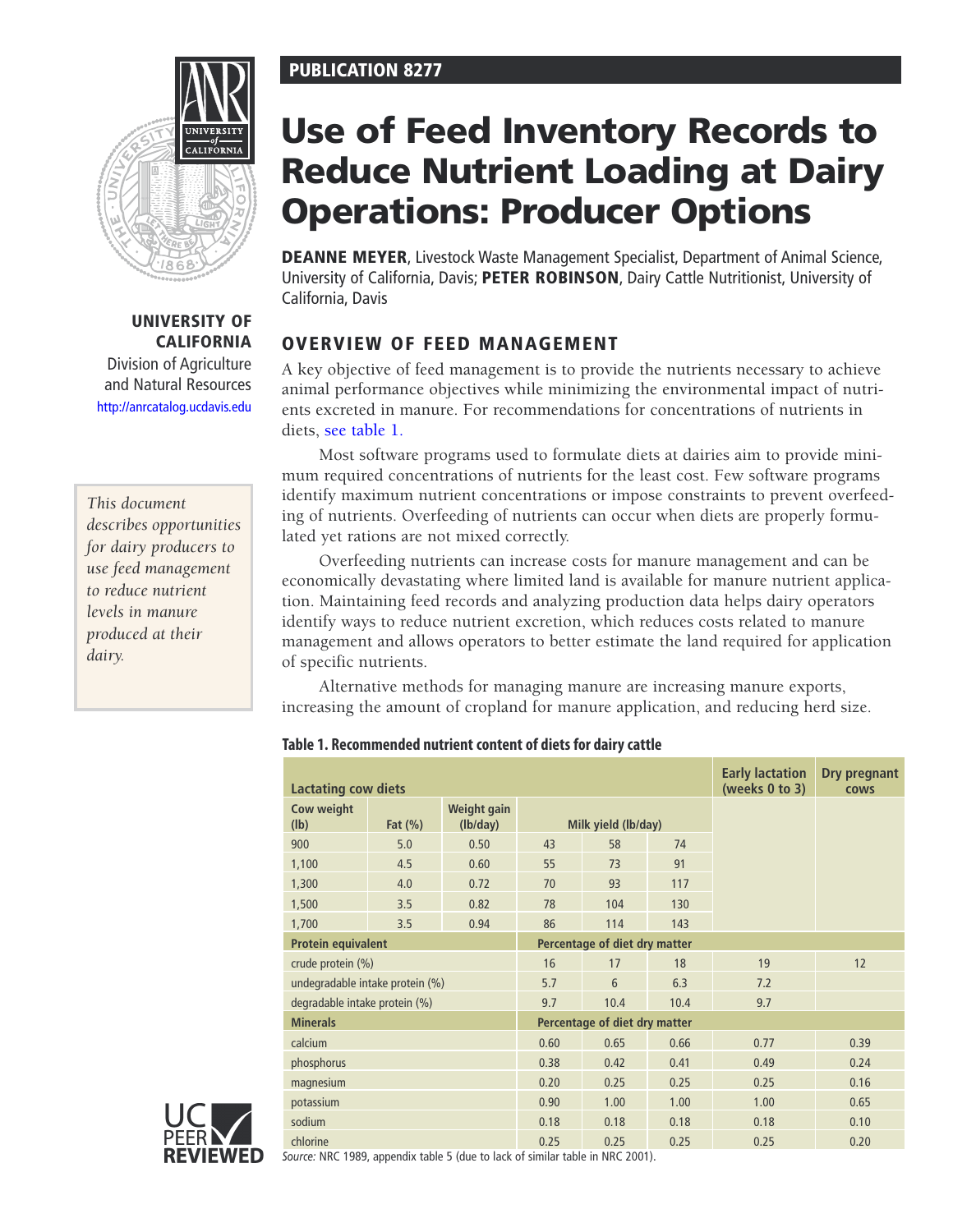The Central Valley Regional Water Quality Control Board has developed a preliminary facility dairy assessment process that compares estimated nutrients available for land application (basically those nutrients excreted in manure and imported as fertilizer) to estimated nutrients exported offsite in manure or removed by crops grown at each dairy. When a preliminary dairy facility assessment indicates that nutrients present exceed nutrients needed by crops, feed management should be evaluated to determine if nutrient excretion can be reduced. Although the first sets of calculations will focus on nitrogen (N), phosphorus (P) and potassium (K), subsequent analyses will evaluate salt.

# Converting nutrients to products

Animal type, feed quality, feed storage and mixing practices, and frequency of feeding contribute to the efficiency by which nutrients in feed are converted to animal products. For example, incorporation of feed nutrients to animal products is lowest by growing heifers and dry cows and highest by lactating animals. Since the proportions of cattle at various stages of growth vary among facilities, maximum nutrient conversion values vary by facility.

## Feed Processing

Feed processing can alter the availability of nutrients. For example, the starch in steamflaked corn is more digestible than the starch in dry-cracked corn. Because rumen microbes can more efficiently convert feed into absorbable nutrients when their carbohydrate needs are met, microbes in the rumen of cattle fed steam-flaked corn may be more efficient at converting feed nutrients into absorbable nutrients than they are at converting other starch sources, increasing efficiency of nutrient use.

Another example is feeding by-products from ethanol production. An ethanol plant using corn feedstock yields ethanol and distiller's grains ("distillers"). Distillers are nutrient-dense compared to the original corn grain. When substituting distillers for corn in an animal diet, other ingredients should be modified to maintain NRC recommendations. If corn is replaced 1:1 with distillers, the manure will have higher amounts of nitrogen, phosphorus, and other nutrients.

### Ensiling

Ensiling forages encourages rapid fermentation and preservation of forage. To help minimize protein degradation and conserve nitrogen in feed, silage containers should be filled quickly, packed densely, and covered immediately.

The form of certain nutrients alters their bioavailability to animals. When a feed has relatively low bioavailability of a nutrient, a relatively greater quantity must be fed to supply a specific bioavailable amount of the nutrient. This results in more of the nutrient being excreted by the animal.

# Formulating diets for dairy cows

Diets for dairy cows are formulated based on the assumed nutrient concentrations in feeds required to achieve good animal health while producing a saleable product. It is important that the assumed values for forages be obtained from actual forage analysis. A recent study conducted by the authors (Feed nutrient management on dairy farms: an essential component of a CNMP. California State Water Resources Control Board Contract No. 2-037-250-0) showed that more than 50 percent of the nitrogen, phosphorus, and potassium fed at eight California dairies was consumed in the form of forages (table 2). Thus, it is critical to analyze each forage and use the analytical results when formulating diets.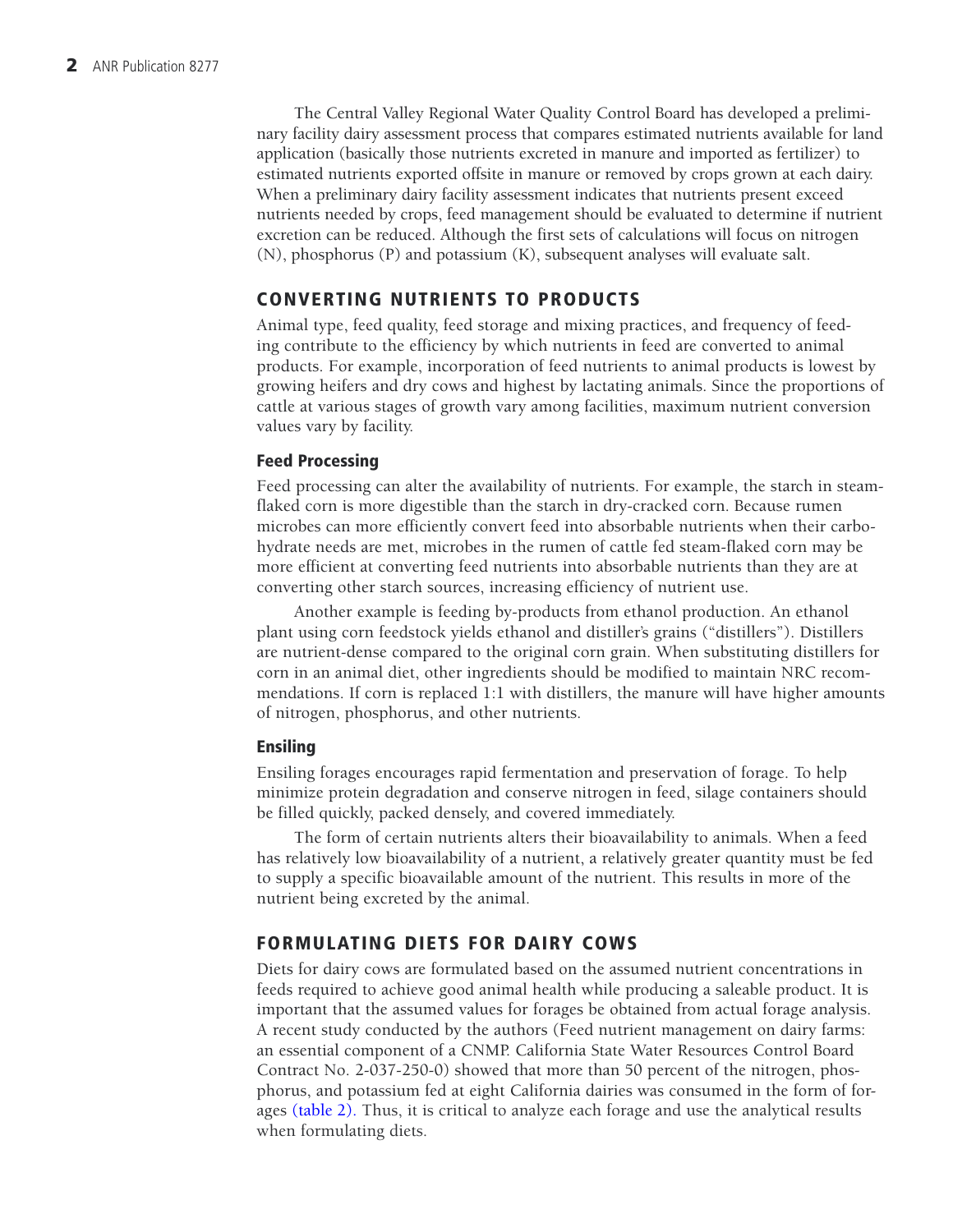|                        | N                                             | Ca    | P     | K     | Mq    | <b>Na</b> | $Cl-$ |
|------------------------|-----------------------------------------------|-------|-------|-------|-------|-----------|-------|
| <b>Feed category</b>   | Percent of total intake of nutrient from feed |       |       |       |       |           |       |
| forages                | 68.03                                         | 75.17 | 50.18 | 62.41 | 60.75 | 26.12     | 69.51 |
| plant by-products      | 3.89                                          | 4.64  | 3.05  | 14.75 | 3.61  | 2.39      | 0.70  |
| grains                 | 8.52                                          | 0.65  | 14.38 | 3.88  | 4.35  | 1.37      | 3.84  |
| protein meals          | 11.31                                         | 1.39  | 8.41  | 5.51  | 2.62  | 0.39      | 0.59  |
| whole seeds            | 6.08                                          | 2.24  | 9.53  | 6.43  | 5.11  | 0.89      | 1.50  |
| miscellaneous          | 0.15                                          | 0.01  | 0.13  | 0.04  | 0.03  | 0.25      | 0.93  |
| minerals and vitamins  | 0.00                                          | 0.42  | 0.00  | 0.00  | 0.00  | 11.55     | 13.50 |
| additional supplements | 0.12                                          | 14.57 | 12.52 | 1.59  | 22.65 | 56.39     | 5.51  |
| bedding                | 1.91                                          | 0.92  | 1.79  | 5.37  | 0.87  | 0.63      | 3.94  |

#### **Table 2. Contribution of feed categories to total nutrient inputs**

Although it is very important to analyze forages for all nutrients, most other feedstocks are likely to be critical only for specific nutrients and thus do not need as frequent chemical analyses. Currently, nitrogen, phosphorus, and potassium are the most important nutrients.

### Feed Ingredient Analyses

There are two key factors for determining when a particular feedstuff needs to be analyzed: First, how variable is the nutrient content of the feed? Second, how much of the dietary nutrients are provided by the feed? If the nutrient analysis of a feed ingredient is highly variable, the feed should be analyzed if the ingredient constitutes more than 10 percent of any given nutrient fed at the dairy. If the feed ingredient is not highly variable, a reference value may be sufficient.

#### **Feed supplies**

Mixing rations requires that ingredients must be available. When a feed bay is empty, the feeder may replace the missing ingredient with something else, altering the nutrient quantities fed to animals and influencing nutrient excretion. To maintain optimal diets, schedule feed deliveries to ensure availability.

#### **Shrink**

Shrink is the loss of feed through processing or relocation at the facility, including spill-



**Figure 1.** Production facility nutrient balance parameters.

age. Feed shrink greater than 5 percent should be both a financial and an environmental concern. Reducing shrink increases nutrient efficiency for the production facility.

#### **Uneaten or spoiled feed**

Uneaten or spoiled feed represents another feed inefficiency with potential adverse environmental impacts. Manage feeding frequency and quantity to minimize uneaten feed. Also, manage moist feed ingredients and mixed feeds to minimize spoilage.

#### **Production facility nutrient balance analysis**

A production facility nutrient balance analysis evaluates nutrients, such as nitrogen, phosphorus, and potassium, entering a dairy, primarily in feeds, and exiting the dairy as managed outputs, primarily in milk (fig. 1). The nutrient balance quantifies all nutrients, including nutrients imported in materials such as purchased bedding. To conduct a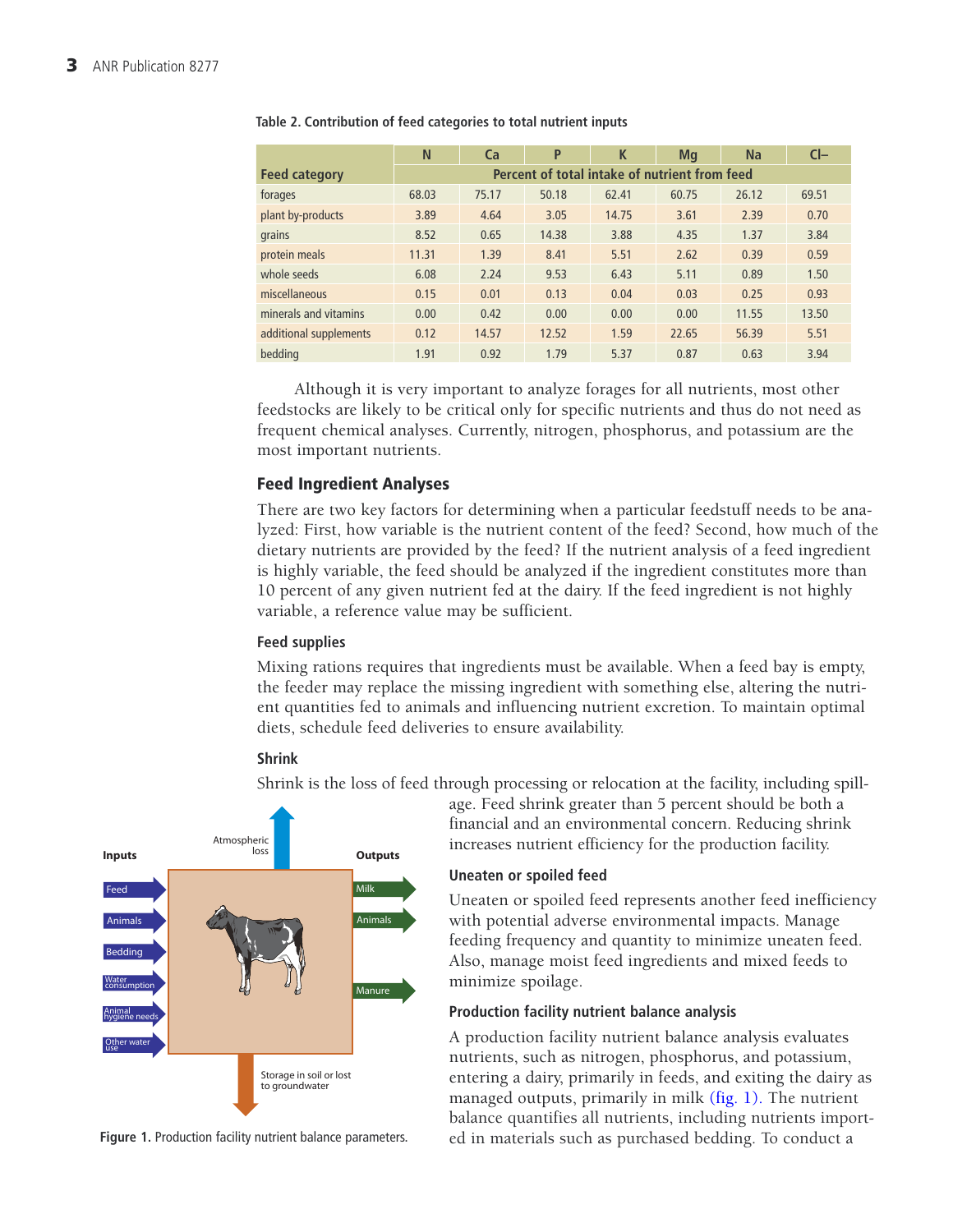nutrient balance assessment, it is necessary to have adequate records, including data for purchased feeds and analytical results for forages, bedding materials, and so on that contain nutrients.

#### **Efficiency of nutrient conversion**

Nutrients consumed by the animal that are not converted into product must be handled to minimize the impact on the environment. Ideally, "designer manure" could be developed by manipulation of dietary ingredients so that the excreted nutrients more closely match the nutrients needed for crop production. Nutrient levels in manure are related to the efficiency of incorporating nutrients in products. The efficiency of incorporation of selected nutrients in seven commercial dairies in California is presented in table 3. These data are provided for comparison purposes only.

#### Nutrient Efficiency versus Cropland

As nutrient efficiency increases, less nutrients are excreted in manure and less cropland is needed to use the manure. Changes in nutrient efficiencies can be used to evaluate land needs for manure application when feed efficiencies are increased.

As an example for cropland needs controlled by nitrogen applications, consider a dairy that incorporates 16 percent of N fed into animal product; for every 1,000 pounds of N fed, 840 pounds of N are excreted. If the dairy increases incorporation of N to 27 percent of N fed, then 730 pounds of N are excreted. The difference of 110 pounds means that 15 percent less land would be needed for nitrogen recycling at the more efficient facility. An alternate way of looking at the situation is to say 15 percent more cows can be milked at the more efficient facility.

If an element other than nitrogen limited land application of manure, analysis of the particular element would be important. The additional land needed for the lowest-efficiency facility compared to the highest-efficiency facility is presented (expressed as a percent) at the bottom of table 3. The data show that there can be a tremendous opportunity to reduce cropland needs. For example, where phosphorus is the controlling nutrient, the facility where the efficiency was lowest (22 percent conversion) needed 27 percent more land than the facility where phosphorus efficiency is highest.

When formulated diets and fed rations for a herd exceed NRC guidelines, the efficiency of incorporating feed nutrients into the herd can be improved. Great potential exists for improving incorporation of sodium  $(Na)$ , chlorine  $(Cl<sub>2</sub>)$ , and calcium  $(Ca)$ where the increases in land needed for nutrient application were 102, 50, and 26 percent, respectively, between highest and lowest nutrient incorporation efficiency. Incorporation of sodium and chlorine into animal products was variable and highly dependent on the method of feeding of salt and supplements. For sodium, the herd that was most efficient

|                | Grams incorporated / grams consumed                                                                                                            |           |      |      |      |                |      |  |
|----------------|------------------------------------------------------------------------------------------------------------------------------------------------|-----------|------|------|------|----------------|------|--|
| <b>Herd</b>    | N                                                                                                                                              | <b>Ca</b> | P    | K    | Mq   | Na             | CI   |  |
| 1              | 0.18                                                                                                                                           | 0.32      | 0.21 | 0.14 | 0.04 | 0.55           | 0.38 |  |
| $\overline{2}$ | 0.27                                                                                                                                           | 0.15      | 0.29 | 0.10 | 0.03 | 0.06           | 0.14 |  |
| 3              | 0.26                                                                                                                                           | 0.25      | 0.38 | 0.11 | 0.05 | 0.39           | 0.42 |  |
| $\overline{4}$ | 0.21                                                                                                                                           | 0.15      | 0.29 | 0.10 | 0.04 | 0.09           | 0.13 |  |
| 5              | 0.16                                                                                                                                           | 0.14      | 0.26 | 0.09 | 0.02 | 0.12           | 0.19 |  |
| 6              | 0.21                                                                                                                                           | 0.14      | 0.22 | 0.10 | 0.03 | 0.11           | 0.18 |  |
| $\overline{7}$ | 0.27                                                                                                                                           | 0.20      | 0.33 | 0.07 | 0.04 | 0.13           | 0.30 |  |
|                | Additional land needed (percent) between least and most efficient operation if land application<br>restrictions were based on specific element |           |      |      |      |                |      |  |
|                | 15                                                                                                                                             | 26        | 27   | 8    | 3    | $\mathfrak{p}$ | 50   |  |

#### **Table 3. Efficiency of incorporation of nutrients into animal product**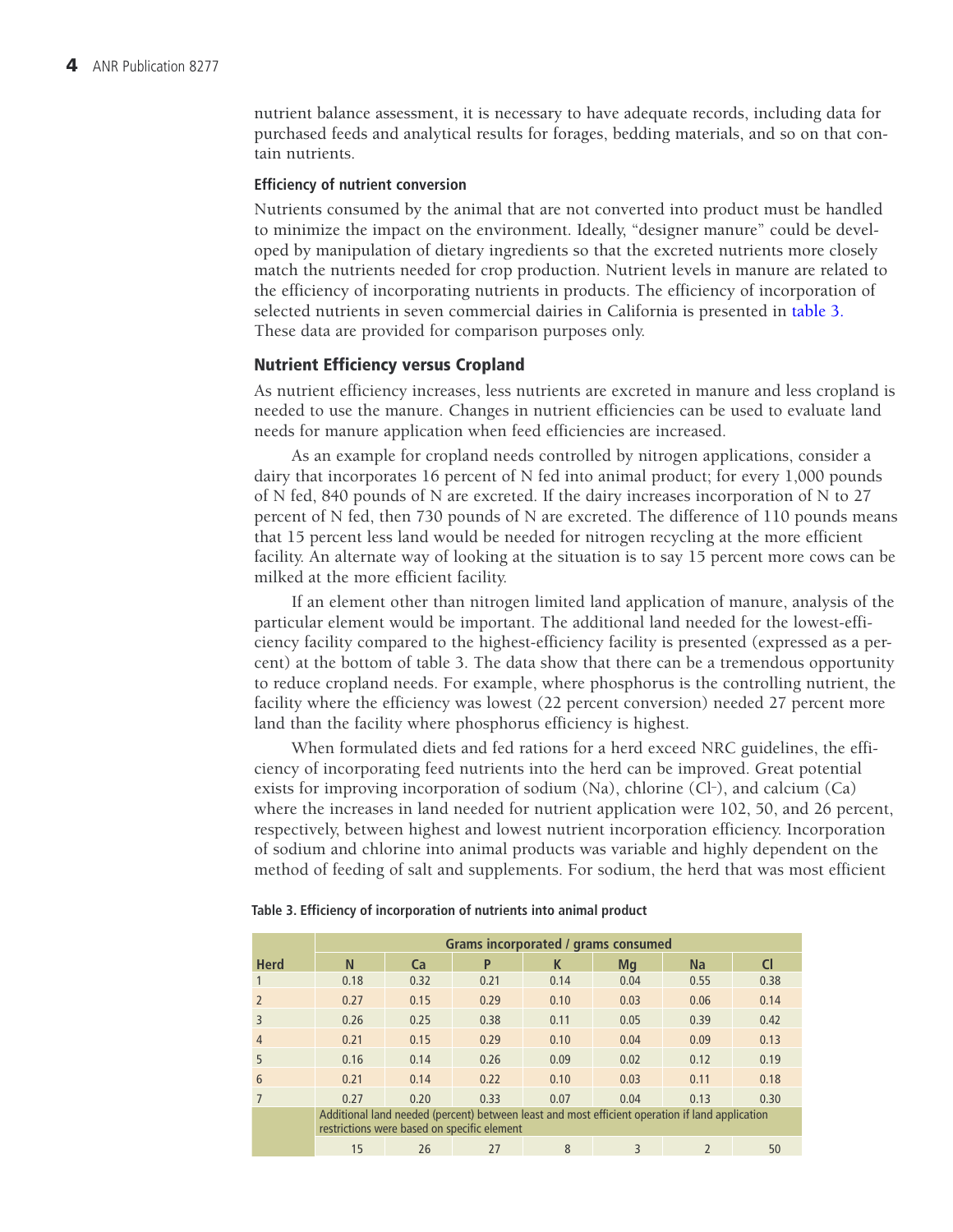(55 percent incorporated into animal product) did not supplement a sodium-based buffer, nor did it use salt in the total mixed ration. Salt was only fed free choice. Although it is unlikely that land application of manure will be restricted based on sodium amounts, it is important to recognize that feeding unused nutrients impacts the overall salt balance for the facility and will contribute to buildup of salts in soil or underlying groundwater.

The data suggest that little opportunity exists to significantly reduce excretion of potassium or magnesium (Mg). Incorporation data for potassium were 14 percent (high efficiency) and 7 percent (low efficiency). Although one value is 100 percent greater than the other, the difference in the land needed is minimal. For 1,000 pounds of K fed to animals, 860 pounds of K would be excreted in the high-efficiency herd, and 930 pounds would be excreted in the low-efficiency herd. The difference is 70 pounds (8 percent).

In areas where salt management is a concern, it is also important to evaluate water use and the contribution of water used for drinking, udder hygiene, and cow cooling to the salt load in the manure stream.

# Feed management do's

Many actions can be taken to minimize excretion and accumulation of nutrients at any dairy. The following actions are recommended.

- Work with your nutritionist to be sure you are feeding diets with nutrient densities near NRC recommended levels for protein, phosphorus, potassium, and salts.
- Create a historical library of analyses of feed and manure.
- Check that the feedstuffs needed for the formulated diets are actually present in sufficient quantity.
- Analyze incoming feeds, especially forages, for key nutrients and use that information in diet formulation.
- Evaluate the use of feed supplements (buffers, minerals, and vitamins) and their impact on the nutrient content of manure; seasonally reevaluate inclusion of all dietary supplements.
- Monitor feed management to minimize waste and spoiled feeds.
- Evaluate salt concentrations in feeds and avoid using feeds that contribute excessive salts or undesired salts to manure.
- Carefully evaluate the use of free choice or block salt when salt is included in total mixed rations.
- Analyze nondrinking water use if salts are elevated in water and are a concern in manure. Be sure to not jeopardize animal well being or water quality in the process.

## **REFERENCES**

- NRC (National Research Council). 1989. Nutrient requirements of dairy cattle. 6th rev. ed. Washington, DC: National Academy Press.
	- ———. 2001. Nutrient requirements of dairy cattle. 7th ed. Washington, DC: National Academy Press.

## Metric Equivalents

| <b>English</b>         | <b>Conversion factor for</b><br><b>English to Metric</b> | <b>Conversion factor for</b><br><b>Metric to English</b> | <b>Metric</b>                   |
|------------------------|----------------------------------------------------------|----------------------------------------------------------|---------------------------------|
| acre (ac)              | 0.4047                                                   | 2.47                                                     | hectare (ha)                    |
| pound (lb)             | 0.454                                                    | 2.205                                                    | kilogram (kg)                   |
| pound per acre (lb/ac) | 1.12                                                     | 0.89                                                     | kilogram per hectare<br>(kq/ha) |